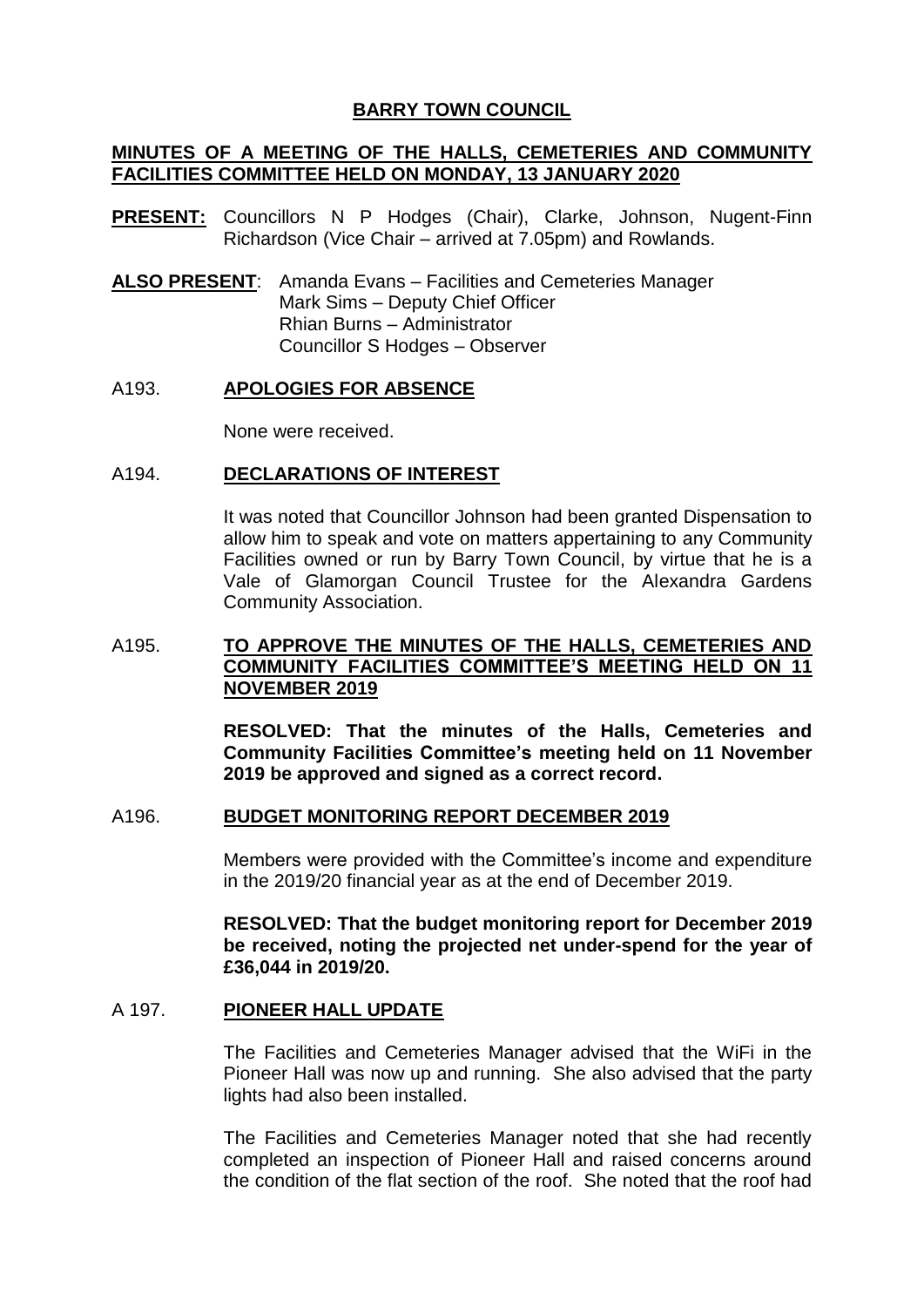been leaking which had caused internal damage to a store room used by the caretakers. She advised that to date she had received one quote for repairs to the roof and internal walls at a cost of £3,850.

Members felt that as extensive work had recently been done on the roof, the original advisory report should be checked to ascertain whether the flat section of the roof was included. Members felt that this section of roof should have been included on the initial survey and were disappointed that it was leaking so soon after the major works carried out on the rest of the roof.

Councillor Clarke noted that the repair work could be done in two stages with the roof being repaired first and the internal repairs done at a later date to allow the damaged plaster to dry out completely.

#### **RESOLVED:**

- **1. That the verbal update be received and noted.**
- **2. That the Facilities and Cemeteries Manager investigate whether the flat roof was included in the initial survey and report.**

**RECOMMENDED: That the Facilities and Cemeteries Manager obtain two further quotes for repairs to the flat roof and water damage to the interior storeroom and submit to a meeting of the Finance, Policy and General Purposes Committee to be held on 27 January 2020 requesting authorisation and funding for work to be undertaken.**

#### A 198. **PORTHKERRY CEMETERY UPDATE**

The Facilities and Cemeteries Manager advised that there had been no further update from the Vale of Glamorgan Council regarding the proposed extension to Porthkerry Cemetery.

The Facilities and Cemeteries Manager also noted that the current Porthkerry Cemetery Agreement was due to expire on 1 April 2020. She advised that she had initially contacted the Vale of Glamorgan Council regarding the matter on 1 November 2019 but, was not receiving responses from Vale of Glamorgan Council Officers.

Members suggested the Facilities and Cemeteries Manager contact Rob Thomas to raise the issues she had been experiencing.

### **RESOLVED:**

**1. That the verbal update be received and noted.**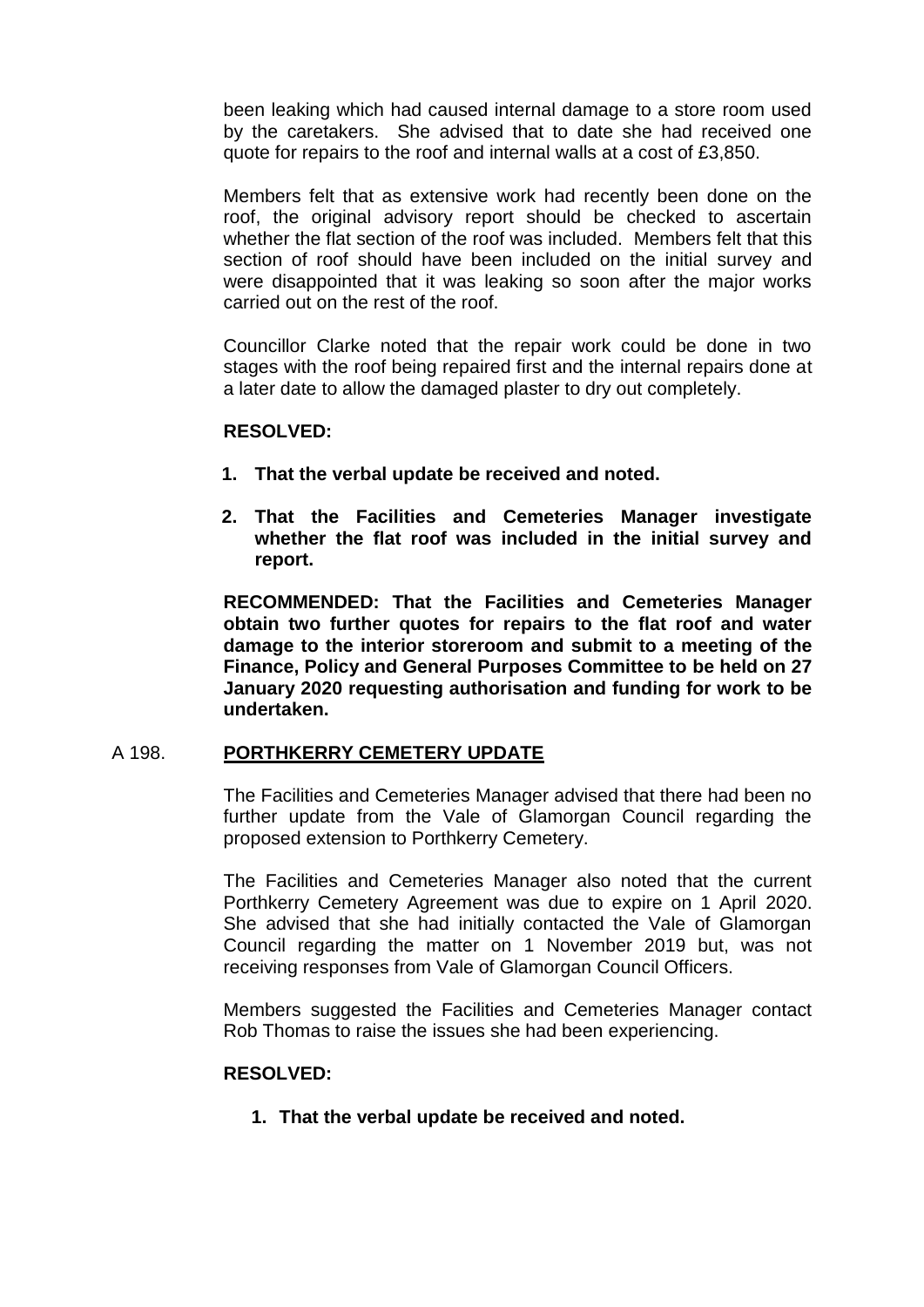**2. That the Facilities and Cemeteries Manager contact Rob Thomas at the Vale of Glamorgan Council to highlight the lack of response from Vale of Glamorgan Council Officers on this issue.**

# A 199. **MERTHYR DYFAN CEMETERY UPDATE**

The Facilities and Cemeteries Manager advised members that she and the Chair had visited the residents of St Teilo's Avenue and St Andrew's Road to inform them of the planned work to the fencing. She noted that a number of residents had mentioned concerns about the height of the leylandi trees running along the fence line. She informed members that she had received quotes for the reduction and removal of the trees.

The arboriculturalist had advised that if the trees were reduced, due to the fast growth of leylandi, they would need maintenance within two years. The quote for removal of the trees was substantially lower than the cost to reduce them. The Cemeteries and Facilities Manager noted that work would need to take place to either thin out or remove the trees before the fencing could be replaced. She also advised that the trees could not be removed during the nesting season of March – August.

The Facilities and Cemeteries Manager further advised members that leylandi are a non-native species and that working in conjunction with the Woodland Trust it would be possible to replace the row of trees with native species which would enhance the bio diversity of Merthyr Dyfan Cemetery.

Councillor Clarke noted that the soil would likely be damaged by the existing leylandi trees. The Facilities and Cemetery Manager advised that a local tree surgeon could supply mulch to be dug into the soil to improve it for the planting of new native trees.

Members felt that it would be beneficial to include local school children in any replanting programme.

The Facilities and Cemeteries Manager advised that the fence was badly damaged in some areas and in need of repair which meant this work was essential to maintain the security of the boundary between the cemetery and resident's gardens.

Members felt that a wider discussion was required around the timings and financing for the project.

**RECOMMENDED: To a meeting of Full Council to be held on 10 February 2020 that the Officer provide options for possible ways to proceed with the fencing replacement project.**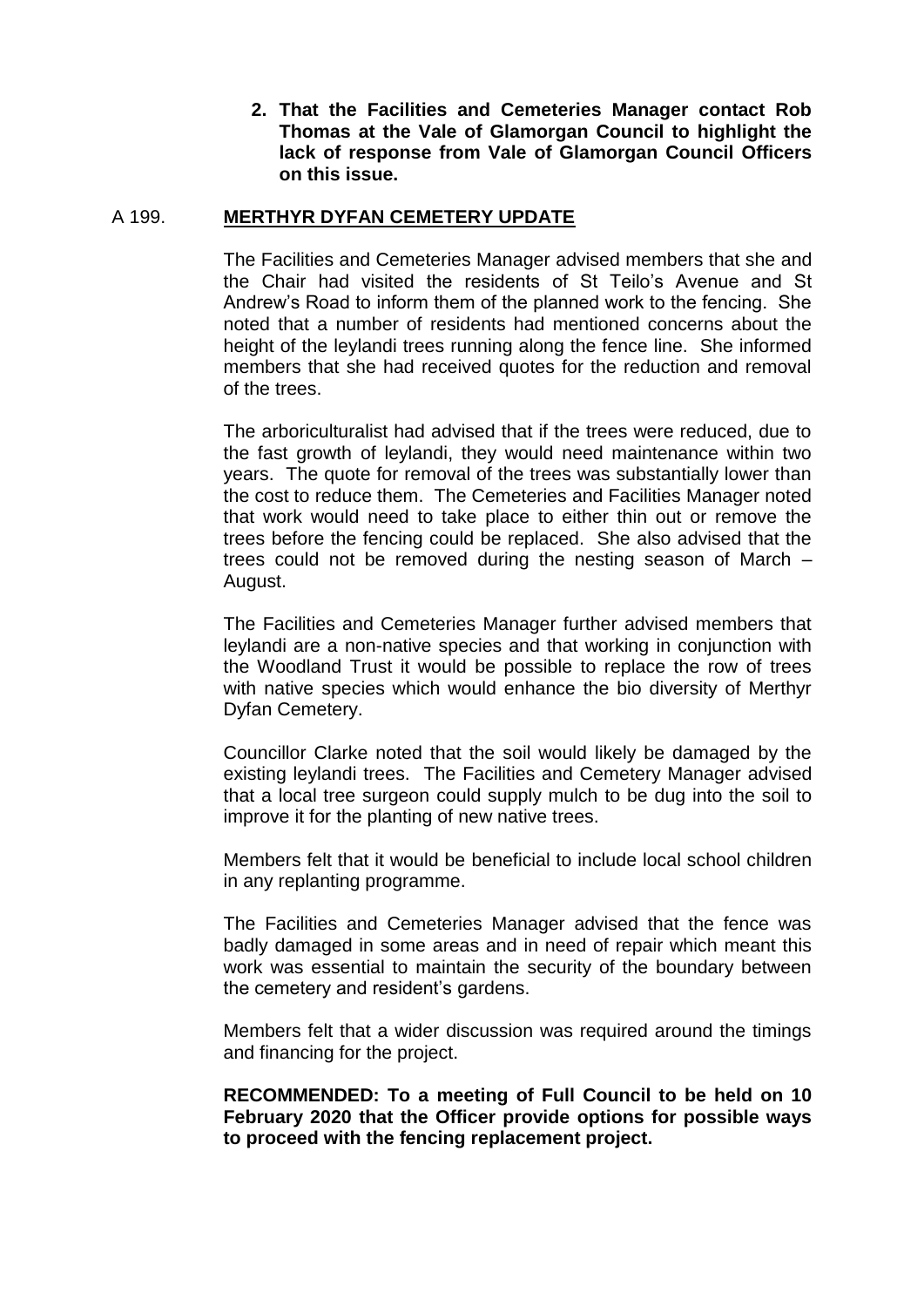## A 200. **TRANSFER OF EXCLUSIVE RIGHT OF BURIAL (1135-1145 INCLUSIVE)**

**RESOLVED: That in accordance with Standing Order 27(a), authority be given for the Council's Common Seal to be applied to Transfer Deeds numbered 1135 - 1145 inclusive, granting the transfer of Exclusive Right of Burial to those named on each transfer request.** 

## A 201. **GRANTS OF EXCLUSIVE RIGHT OF BURIAL (13727 – 13734 INCLUSIVE)**

**RESOLVED: That in accordance with Standing Order 27(a), authority be given for the Council's Common Seal to be applied to Deeds of Exclusive Right of Burial numbered 13727 - 13734 inclusive, granting the transfer of Exclusive Right of Burial to those named on each transfer request.** 

#### A 202. **DATE OF NEXT MEETING**

**RESOLVED: That the date of the next meeting of the Halls, Cemeteries and Community Facilities meeting is scheduled for Monday, 2 March 2020.**

The meeting ended at 8.07 pm

Signed ……………………………………Date …………………………………………….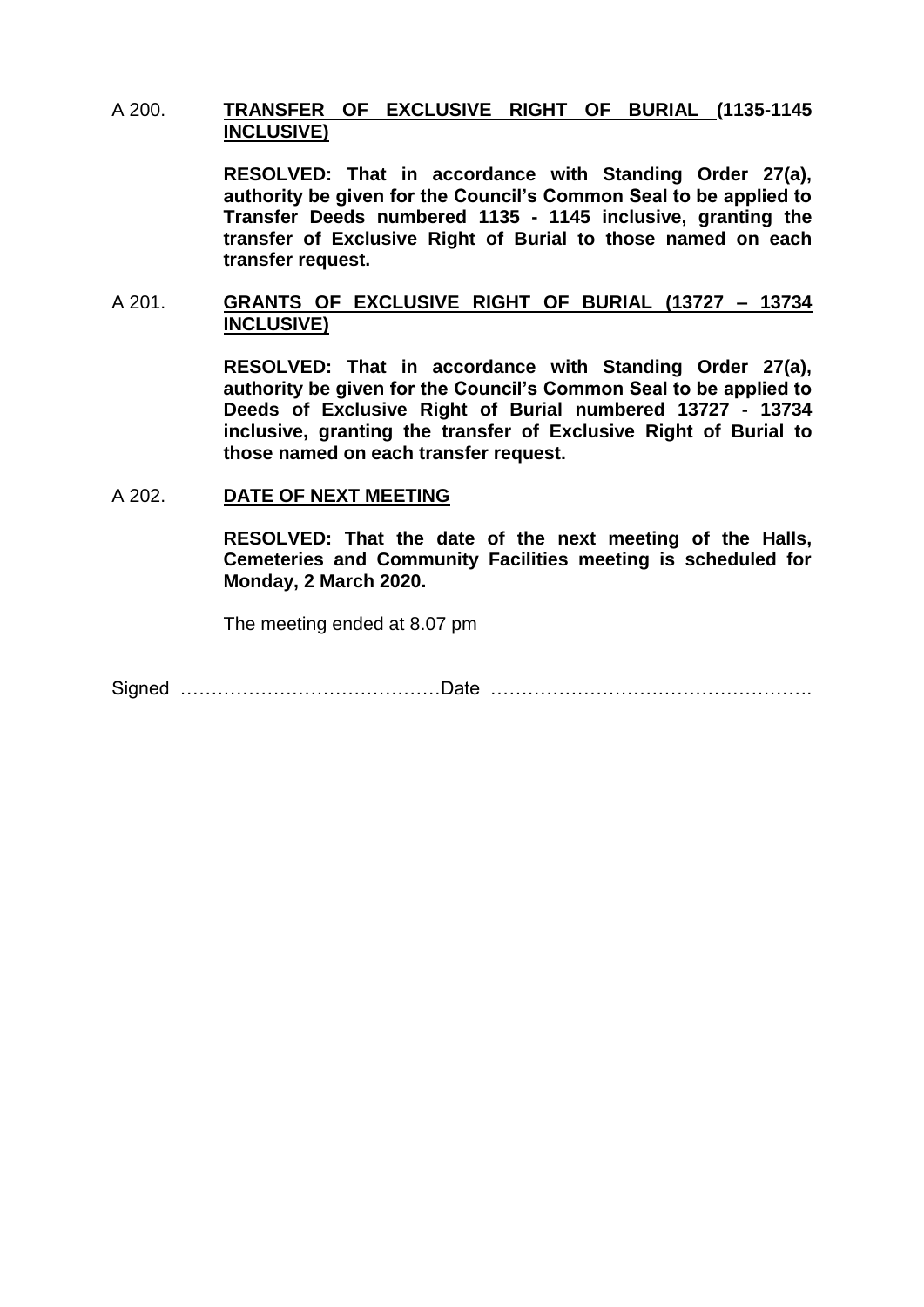# **BARRY TOWN COUNCIL**

# **MINUTES OF A MEETING OF THE HALLS, CEMETERIES AND COMMUNITY FACILITIES COMMITTEE HELD ON MONDAY, 2 MARCH 2020**

- **PRESENT:** Councillors N P Hodges (Chair), Aviet, Clarke, Johnson, Nugent-Finn Richardson (Vice Chair), Rowlands and Wilkinson.
- **ALSO PRESENT**: Amanda Evans Facilities and Cemeteries Manager Mark Sims – Deputy Chief Officer Rhian Burns – Administrator Councillor P Drake - Observer Councillor S Hodges – Observer

#### A203. **APOLOGIES FOR ABSENCE**

None were received.

#### A204. **DECLARATIONS OF INTEREST**

It was noted that Councillor Johnson had been granted Dispensation to allow him to speak and vote on matters appertaining to any Community Facilities owned or run by Barry Town Council, by virtue that he is a Vale of Glamorgan Council Trustee for the Alexandra Gardens Community Association.

## A205. **TO APPROVE THE MINUTES OF THE HALLS, CEMETERIES AND COMMUNITY FACILITIES COMMITTEE'S MEETING HELD ON 13 JANUARY 2020**

Councillor Johnson requested an update on the repairs to the Pioneer Hall roof. The Facilities and Cemeteries Manager advised that the work was completed.

Councillor Johnson queried whether there had been any response from the Vale of Glamorgan Council regarding the Porthkerry Cemetery agreement. The Facilities and Cemeteries Manager advised that the Chief Officer had contacted officers at the Vale of Glamorgan Council. She advised that the suggested amendments had been made to the Porthkerry Cemetery agreement and the paperwork was being drawn up by the Vale of Glamorgan legal department for the Chief Officer to sign.

**RESOLVED: That the minutes of the Halls, Cemeteries and Community Facilities Committee's meeting held on 13 January 2020 be approved and signed as a correct record.**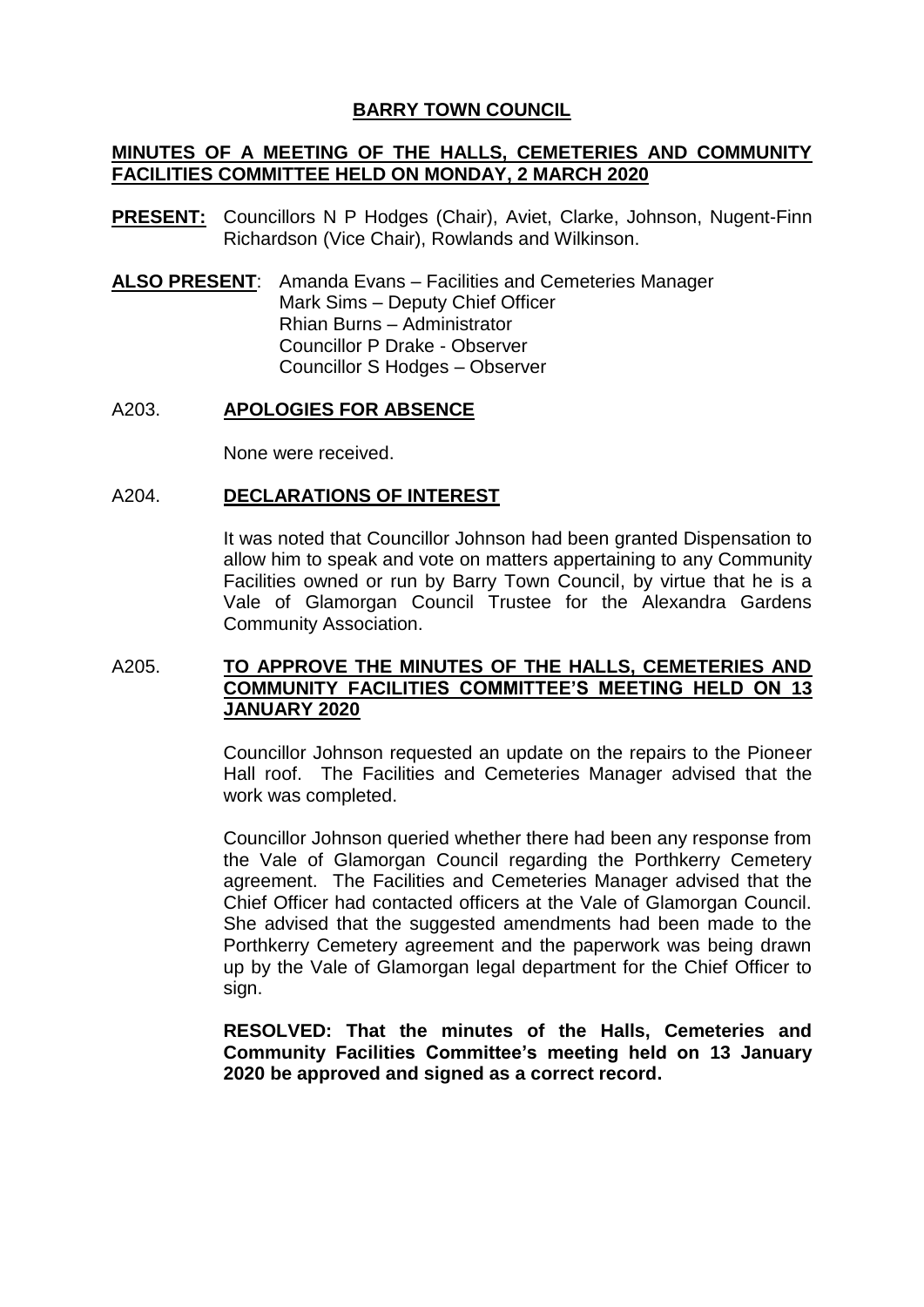# A206. **SCHEDULE OF PAYMENTS FOR MARCH 2020 (INTERIM)**

Members received the schedule of payments for March 2020 (Interim) consisting of cheque number 2972, direct debits and BACS payments, in the amount of £1,855.46.

**RESOLVED: That the schedule of payments for March 2020 (Interim) consisting of cheque number 2972, direct debits and BACS payments, in the amount of £1,855.46 be approved.**

#### A207. **BUDGET MONITORING REPORT JANUARY 2020**

Members were provided with the Committee's income and expenditure in the 2019/20 financial year as at the end of January 2020.

**RESOLVED: That the budget monitoring report for January 2020 be received, noting the projected net under-spend for the year of £64,811 in 2019/20.**

## A 208. **ASH DIE BACK**

Members received information regarding the Ash Trees at Merthyr Dyfan Cemetery. The Facilities and Cemeteries Manager advised that the Ash trees at Merthyr Dyfan Cemetery had been surveyed and that advice from the Welsh Government was being followed regarding their management. She noted that they would be monitored for public safety and would only be felled if they deteriorated to such a condition that they became a hazard. She also advised that there had been some recovery of infected trees.

**RESOLVED: That the report be received and noted.**

#### A 209. **TRANSFER OF EXCLUSIVE RIGHT OF BURIAL (1146 - 1162 INCLUSIVE)**

**RESOLVED: That in accordance with Standing Order 27(a), authority be given for the Council's Common Seal to be applied to Transfer Deeds numbered 1146 - 1162 inclusive, granting the transfer of Exclusive Right of Burial to those named on each transfer request.** 

## A 210. **GRANTS OF EXCLUSIVE RIGHT OF BURIAL (13735 – 13741 INCLUSIVE)**

**RESOLVED: That in accordance with Standing Order 27(a), authority be given for the Council's Common Seal to be applied to Deeds of Exclusive Right of Burial numbered 13735 - 13741 inclusive, granting the transfer of Exclusive Right of Burial to those named on each transfer request.**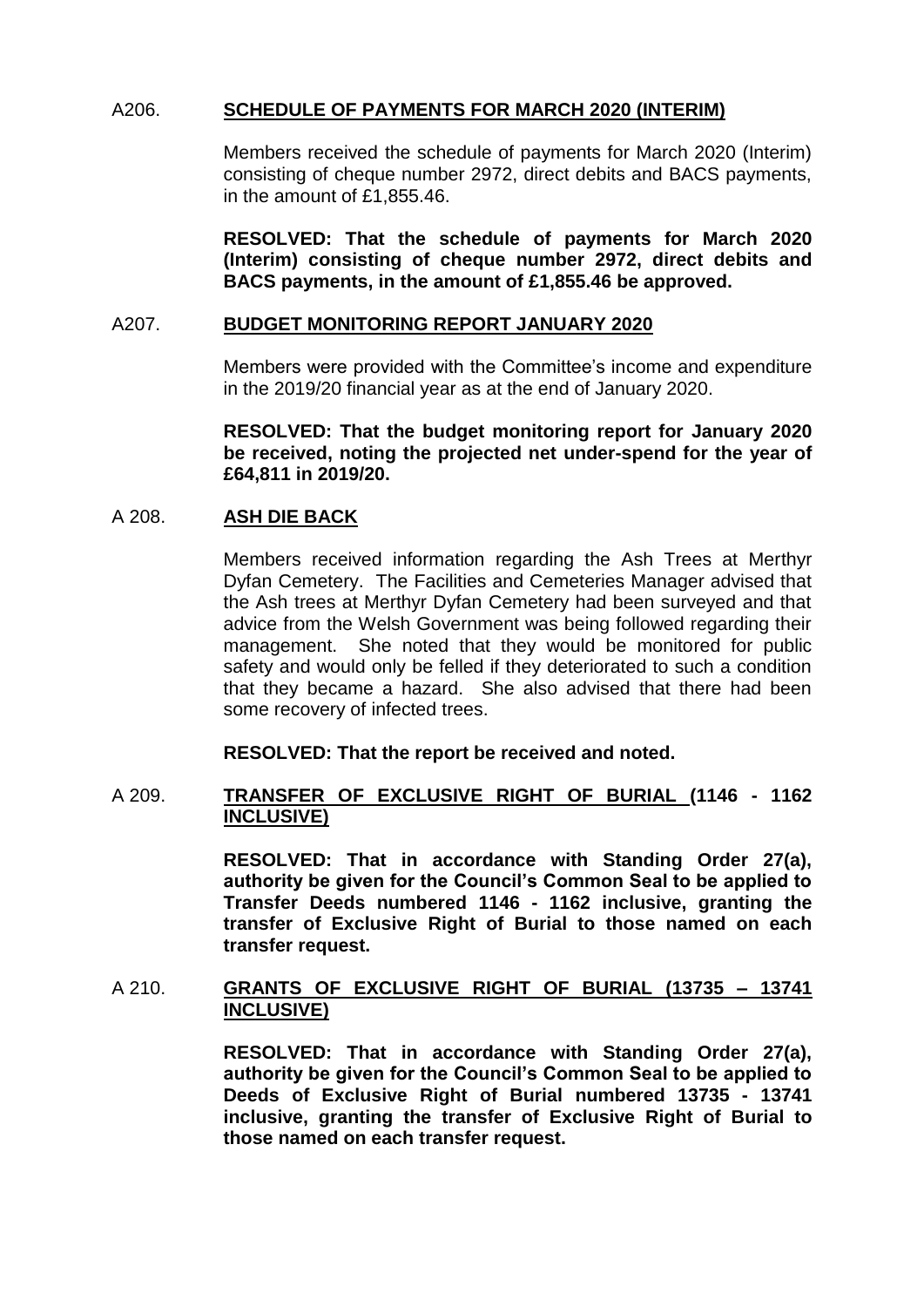## A 211. **DATE OF NEXT MEETING**

**RESOLVED: That the date of the next meeting of the Halls, Cemeteries and Community Facilities Committee will be confirmed at the Annual Meeting of Council on 12 May 2020.**

## A 212. **CEMETERIES**

## **Merthyr Dyfan Cemetery**

## **a) Famous Notice Board**

Members were provided with the layout for the proposed notice boards to be installed at Merthyr Dyfan Cemetery. The Facilities and Cemeteries Manager advised that she had been approached to request a fourth notice board be installed.

Councillor N Hodges noted that it had been this Committee's intention to install further plaques and invited Councillor Wilkinson to speak on the matter.

Councillor Wilkinson advised that she would like to nominate Beatrice Lewis as a subject for the next notice board. She outlined Beatrice Lewis' achievements and why she felt it would be appropriate to include her. Councillor Wilkinson advised that she had received permission from the family of the late Beatrice Lewis and that costs would be covered by a group of Labour Party Members.

Members agreed that a plaque for Beatrice Lewis should be included and felt that it was appropriate that this was paid for from the Halls, Cemeteries and Community Facilities budget.

Councillor Wilkinson queried whether it would be possible for the plaque to be made by the end of April as the family wished to attend the unveiling and it was logistically difficult as they were not living locally.

Members agreed that if the base section was not ready in time one of the other notice boards could be pushed back to accommodate this.

Councillors N Hodges and Richardson agreed that they would meet with the Facilities and Cemeteries Manager and the Cemetery Supervisor to identify where the notice boards could be placed.

Members agreed that the notice boards should be unveiled individually in order to properly celebrate the accomplishments of each person.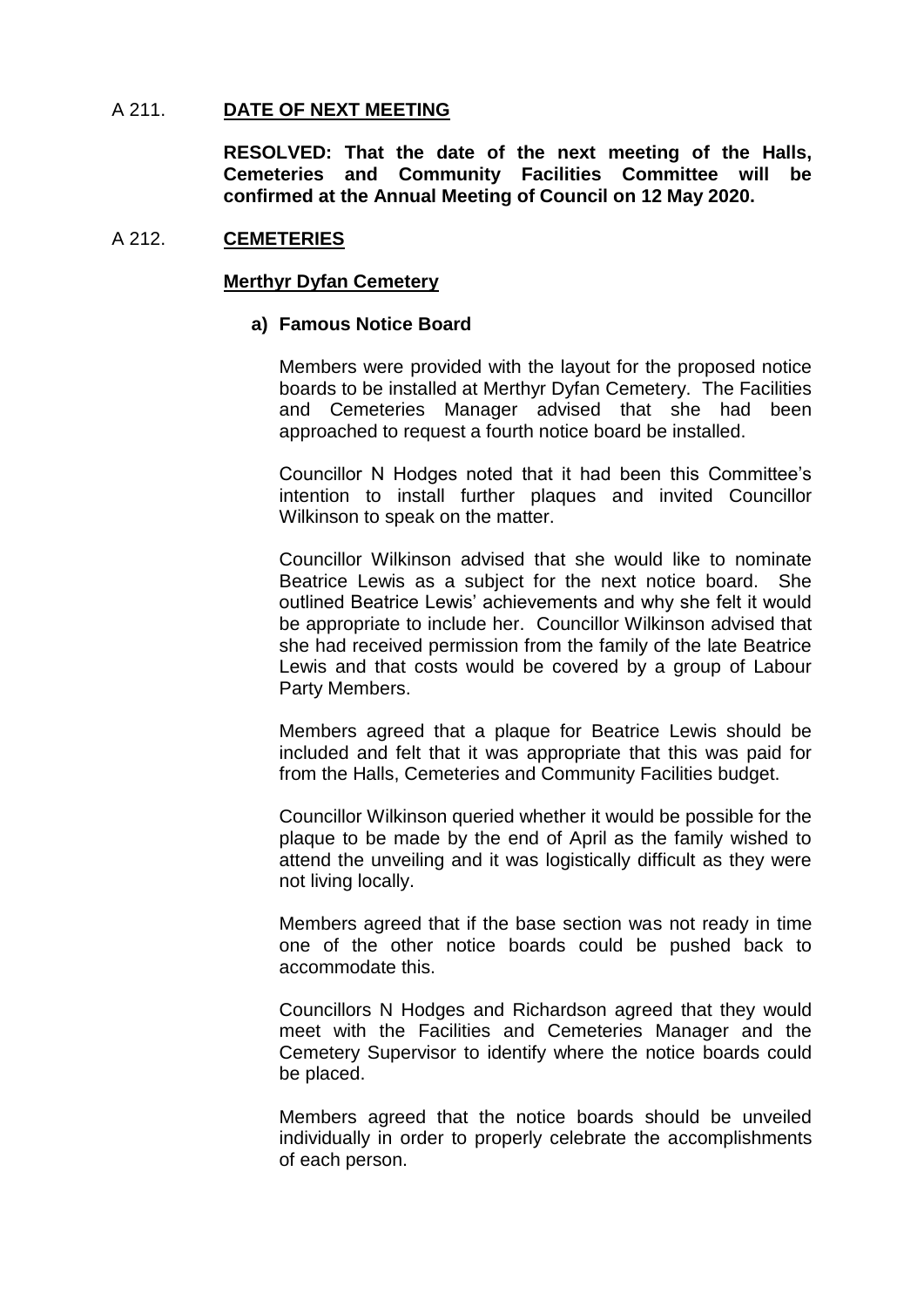## **RESOLVED:**

- **1. That Members approved the proposed layout for the notice boards.**
- **2. That an additional notice board be created for Beatrice Lewis.**
- **3. That a budget of £297 be agreed for the supply of the notice board.**
- **b) Fencing and Trees – St Andrews Road, Merthyr Dyfan Cemetery**

Members received further information as per the request from the Meeting of Full Council held on Monday 10 February 2020 regarding the fencing/Leylandi boundary at Merthyr Dyfan Cemetery.

The Facilities and Cemeteries Manager noted that she wished to re-iterate that the biodiversity of Merthyr Dyfan Cemetery would be vastly improved by the removal of this tree line and replanting with native species, supported by the Woodland Trust.

She advised that the tree surgeon and fencing contractor were both happy to attend a meeting of Full Council in order to answer any questions Members had.

Members agreed that this was an important decision and required expert advice and wider consultation with the public.

It was felt that it was more appropriate for the tree surgeon and fencing contractor to be invited to a future meeting of the Halls, Cemeteries and Community Facilities Committee and that the discussion could then be fed back to Full Council. This would allow a lengthier discussion to take place. Members agreed that all Councillors should be made aware of this and invited to attend should they wish.

# **RESOLVED:**

- **1. That the information be received and noted.**
- **2. That the tree surgeon and fencing contractor be invited to attend the next meeting of the Halls, Cemeteries and Community Facilities Committee (date to be confirmed at the Annual Meeting of Council on 12 May 2020)**
- **3. That a public consultation be held over the summer to allow works to potentially commence once the nesting season is over.**